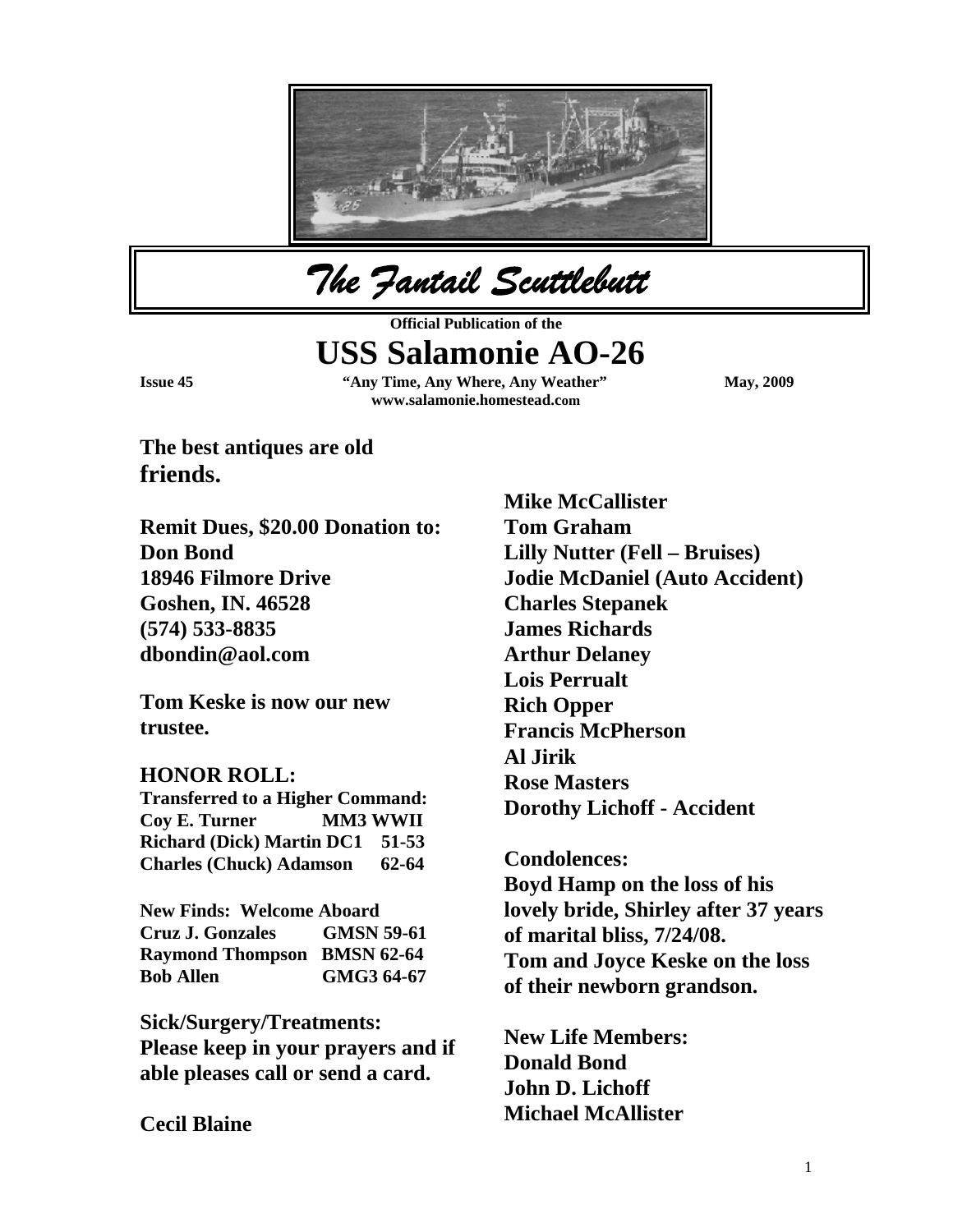**If you have moved, change address, e-mail, or telephone, PLEASE tell me so that we can keep our records updated.** 

#### **NOTICE:**

**Newsletter will change to three times a year due to postage rates increase. If you wish a hard copy, let me know, otherwise you will have to go to the Salamonie web site to read your news letter.** 

**If you want the newsletter via email, then give me your latest updated e-mail address.** 

**My e-mail address is:** 

**jlichoff@neo.rr.com** 

**Note:** 

**If you are sending money to Don Bond for a cause, PLEASE specify whether it is for postage, Salamonie Museum, postage for troops care packages.** 

**We need pictures of our past captains for the museum. If you have a good large picture of a former captain of the Salamonie, we would love to have it if possible.** 

**If you are a paid up life member and you did not or have not receive your life members card or certificate, please let me know and**  **I will get it out to you as quick as I possibly can.** 

#### **ALL HANDS:**

**If you are going to donate your pictures or any personal items to the museum, PLEASE make sure that you do not want them back.** 

**I do not mind returning them but I live three hours away from the museum and I do not get there very often to be able to retrieve them and get the item(s) returned.** 

**I can understand that the family would like to have the items and I will do my best to accommodate you as soon as I am able to get back and forth.** 

#### **Web Site:**

**Be sure to check out our web site as Tom Applegate has posted some new information vital to all, health related.** 

**Lilly Nutter has sent 705 packages to date to our troops in harm's way.** 

**The following have made donations to Lilly to help defray the postage. Paul Lotz Mike Seidel Joe Cueno C. J. Wazenegger G. H. Cook Eniar Schavland**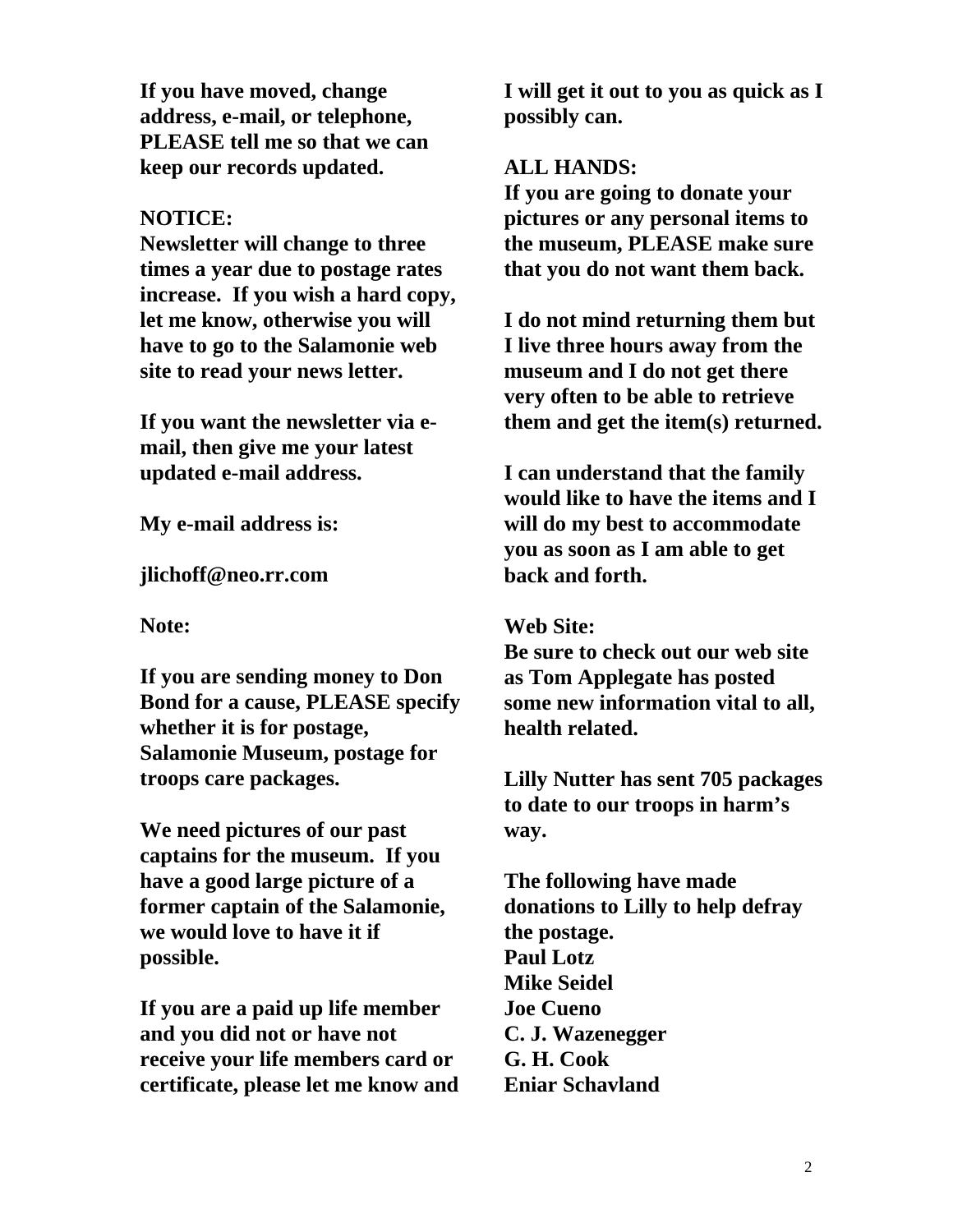**Dorothy Lichoff John Moliere F. Malclom Fiester Eugene Curwick Gene Carwick Please pray for our troops in harm's way and for a speedy and safe return home.** 

**Lilly Nutter 801 Huntington Ave. Warren, Indiana 46792-9402** 

 **Reunion, Warren Indiana.** 

**The reunion dates are July 2 thru July 5, 2009** 

**The Parade will be Friday July 3, 2009 and our banquet will be July 4, 2009.** 

**I have a bank of room reserved at the Comfort Inn in my name and or USS Salamonie. Either way you can make your reservations.** 

**Comfort Inn 7275 South 75 East Warren, Indiana 46752 (260) 375-4800** 

**Reunion 2010 USS Salamonie; Due to the large number of requests we are returning to Branson, MO for our large reunion.** 

**There is a possibility of some changes due to the schedule of shows for 2010. If any, you will be notified ASAP.** 

**Donation to the USS Salamonie: Walt Cottrell** 

**It is official, DD-214's are "NOW ONLINE"** 

**I tried it to see if it works and I got mine back in 10 days. (John)** 

**The National Personnel Records Center (NPRC) has provided the following web site for veterans to gain access to their DD214's on line.** 

**http://vetrecs.archives.gov/** 

**NPRC is working to make it easier for veterans with computers and Internet access to obtain copies of documents from their military files. Military veterans and the next of kin of deceased former military members may now use a new online military personnel records system to request documents.** 

**Other individuals with a need for documents must still complete the Standard Form 180, which can be downloaded from the online web site.** 

**Because the requester will be asked to supply information**